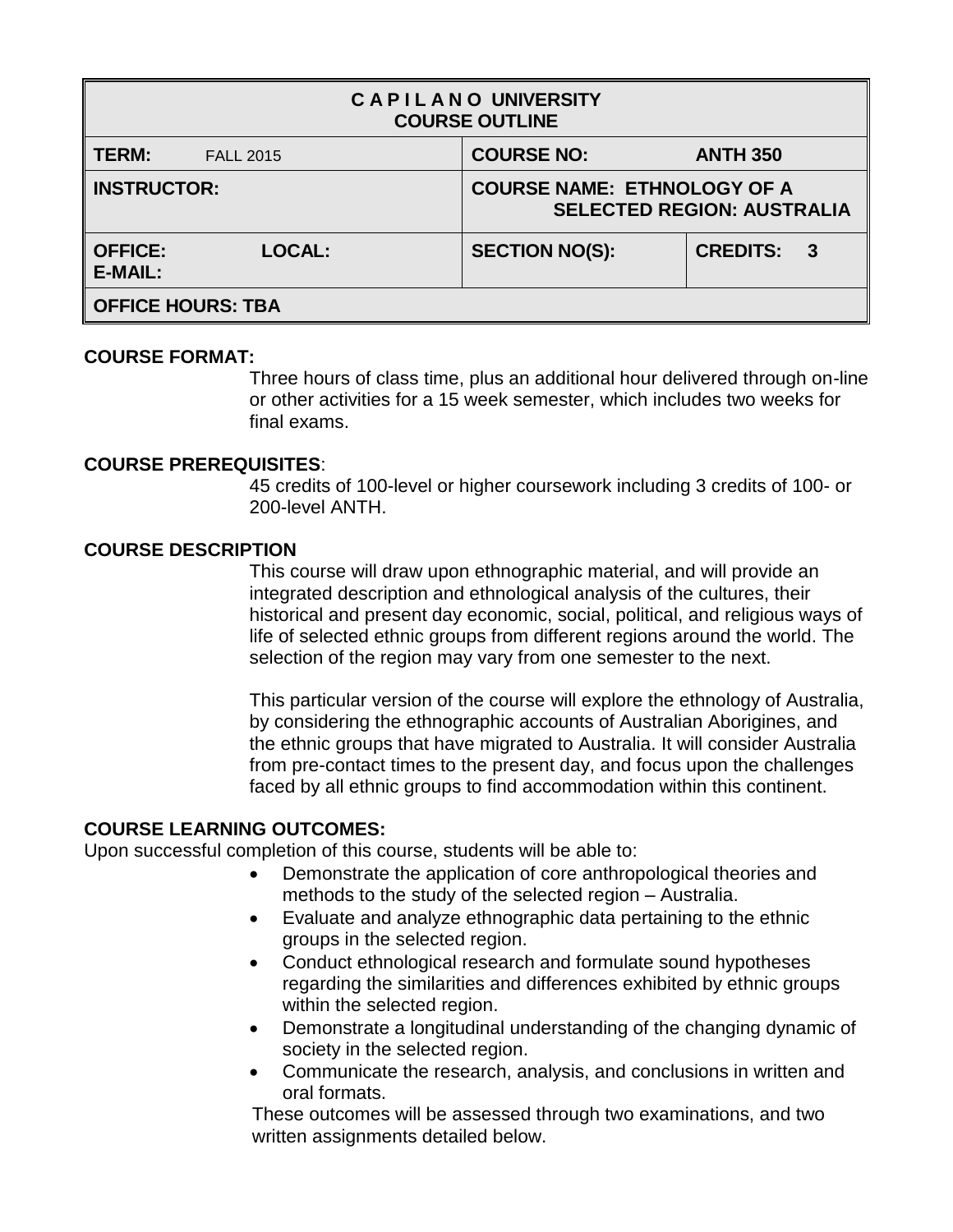# **COURSE WEBSITE:**

There is a Moodle site for this course. The address for the login page is: <https://moodle.capilanou.ca/login/> The access key will be given in class.

# **REQUIRED TEXTS:**

McIntosh, Ian S. *Aboriginal Reconciliation and the Dreaming: Warramiri Yolngu and the Quest for Equality*. Boston, Massachusetts: Allyn & Bacon, 2000. Print.

Chatwin, Bruce. *The Songlines*. Harmondsworth, England: Penguin Books, 1988. Print.

Rowse, Tim. *After Mabo: Interpreting Indigenous Traditions*. Carlton,

Victoria: University of Melbourne Press, 1994. Print.

Reading Package. Available at Capilano University Bookstore.

### **COURSE CONTENT:**

| Week           | Content                                                                                                                                                                                                                                                        |  |  |
|----------------|----------------------------------------------------------------------------------------------------------------------------------------------------------------------------------------------------------------------------------------------------------------|--|--|
|                | Introduction to Anthropological Theories & Methods                                                                                                                                                                                                             |  |  |
| $\overline{2}$ | Australia: Past & Present                                                                                                                                                                                                                                      |  |  |
| $3-6$          | Aboriginal Australia - Traditional Lifeways                                                                                                                                                                                                                    |  |  |
|                | This section will explore the diversity of traditional Aboriginal lifeways, and<br>address their similarities and explain the differences.                                                                                                                     |  |  |
| $6 - 8$        | <b>Contact: Struggles for Survival</b>                                                                                                                                                                                                                         |  |  |
|                | This section will consider the impact of colonial policy on Aboriginal<br>peoples, and the history of migrations of new settlers.                                                                                                                              |  |  |
| $10 - 12$      | Creating a New Society: Reconciling the Present with the Past                                                                                                                                                                                                  |  |  |
| 10             | This section will examine the maintenance of cultural identity by Aboriginal<br>peoples and newly arrived ethnic groups. It will explore the invention of an<br>Australian identity, and the nation's movements towards reconciliation<br>between its members. |  |  |
| 13             | <b>Conclusions: Australia's Future</b>                                                                                                                                                                                                                         |  |  |
| 14 & 15        | Final Examination period. Date of exam to be assigned by Registrar's<br>Office.                                                                                                                                                                                |  |  |

# **COURSE ASSIGNMENTS:**

Group Class Presentation

A portrait of an Aboriginal People or an Ethnic Group that provides a longitudinal approach to the culture's changing place within Australian society. A detailed handout will be provided.

#### Presentation Briefing Notes

Each student will provide a one page briefing notes for the rest of the class that summarises their research findings.

#### Research Paper

This paper will explore a topic of interest to the student, but it must be verified with the instructor. A detailed handout will be provided. Mid-Term and Final Exam

These will be short answer exams.